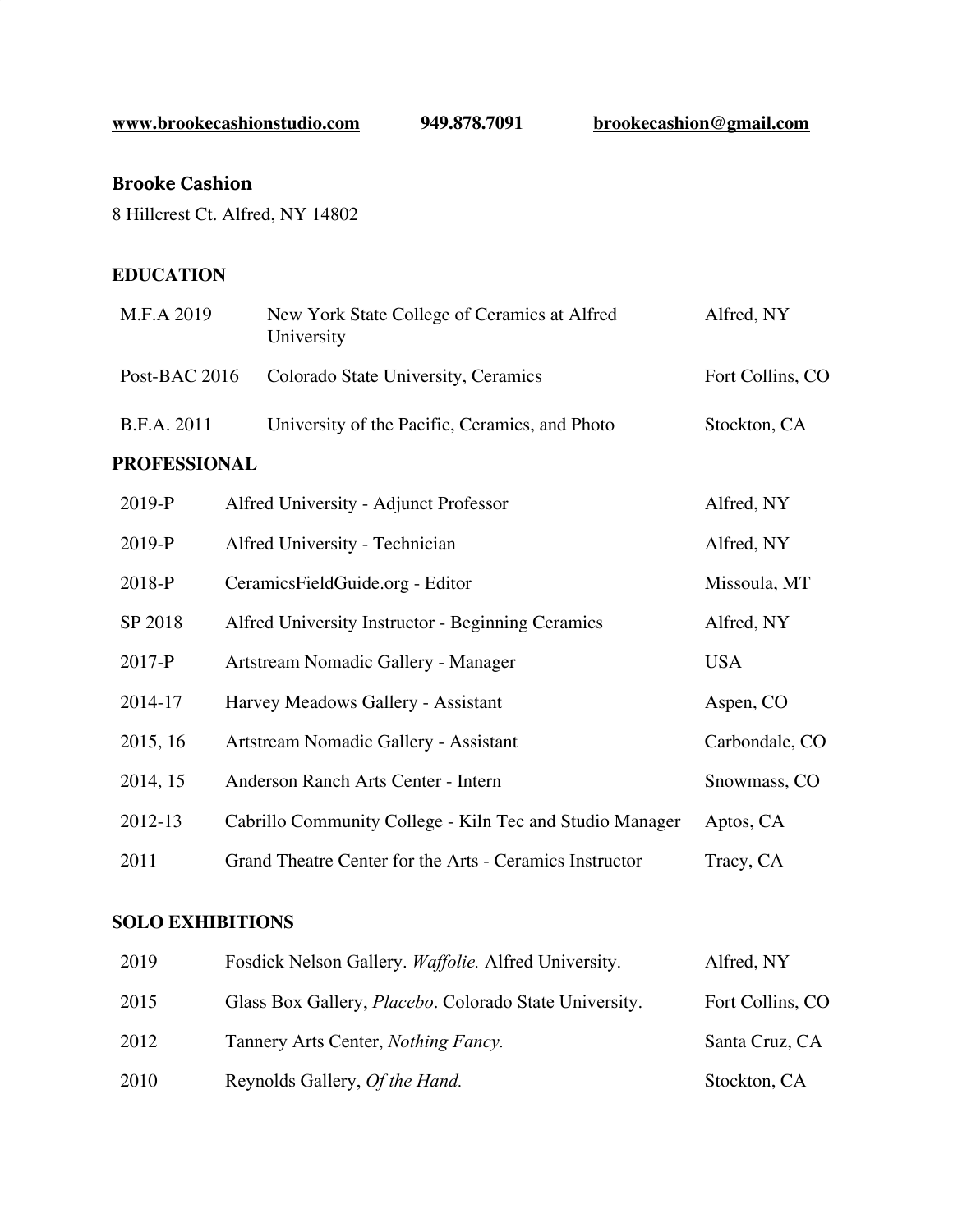## **SELECTED GROUP EXHIBITIONS**

| 2020 | The Archie Bray Foundation. Beyond the Brickyard.<br>(Chris Staley Juror).          | Helena, MT                    |
|------|-------------------------------------------------------------------------------------|-------------------------------|
|      | Artstream Nomadic Gallery. North American Potters.                                  | <b>WWW</b>                    |
|      | Strictly Functional. 28th Annual National.<br>(Julia Galloway Juror)                | <b>WWW</b>                    |
|      | Applied Contemporary Gallery. Constructed Ceramics.<br>(Yoonjee Kwak Juror)         | Oakland, CA                   |
|      | Main Street Arts Gallery. The Cup the Mug.<br>(Christina Evires Juror)              | Clifton Springs,<br><b>NY</b> |
|      | Krikorian Gallery. The Cup Show.<br>(Joe Pintz Juror)                               | Worcester, MA                 |
|      | George Waters Gallery. All In-Line.                                                 | Elmira, NY                    |
| 2019 | Alfred Ceramic Art Museum. Kilns of Alfred. Alfred<br>University.                   | Alfred, NY                    |
|      | Campos De Gutierrez. La Arcilla Como Fundamento (Clay as<br>Foundation)             | Medellin,<br>Colombia         |
|      | LightHouse Art Center. LUSH: A Contemporary Ceramics<br><i>Exhibition</i> (Juried). | Tequesta, FL                  |
|      | The Center for Contemporary Art. International Juried<br>Ceramics Exhibition.       | Bedminster, NJ                |
| 2018 | NCECA Concurrent Exhibition. Trestle Draw. Casey<br><b>Industrial Park.</b>         | Pittsburgh, PA                |
|      | NCECA Concurrent Exhibition, Small Scale Bake Shale.                                | Pittsburgh, PA                |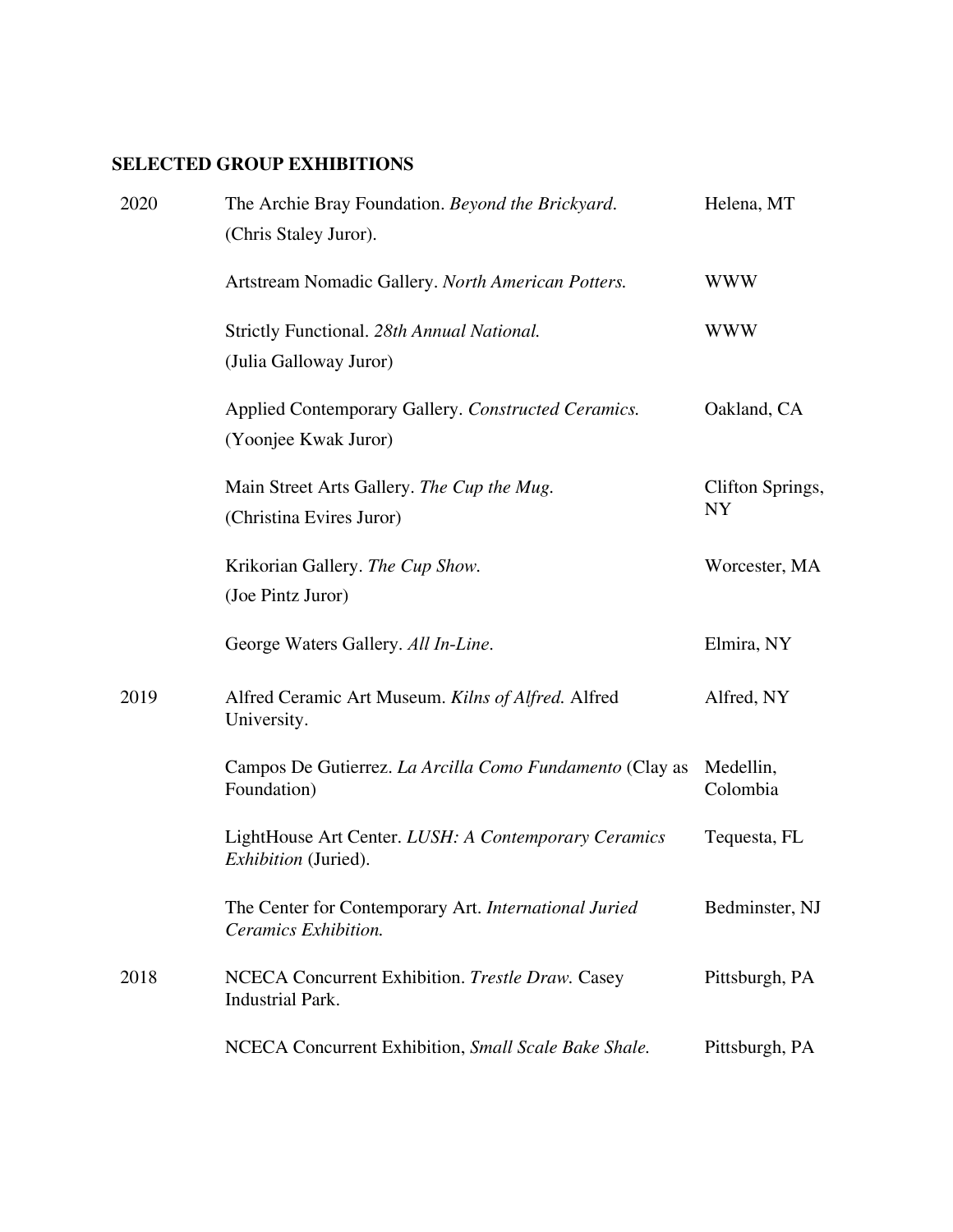|      | Turner Gallery. Alfred Summer Silent Auction. Alfred<br>University                                        | Alfred, NY            |
|------|-----------------------------------------------------------------------------------------------------------|-----------------------|
| 2017 | Turner Gallery. Alfred Fall Silent Auction. Alfred University                                             | Alfred, NY            |
|      | Carbondale Clay Center. Nomadic Hands.                                                                    | Carbondale, CO        |
|      | Artstream Nomadic Gallery. NCECA and Spring Tour.                                                         | Portland, OR.         |
| 2016 | Art Students League of Denver. delecTABLE (Juried).                                                       | Denver, CO.           |
|      | Carbondale Clay Center. 50 Years: Anderson Ranch Mentors<br>Exhibition.                                   | Carbondale, CO        |
|      | Gallery 970. In-Service.                                                                                  | Loveland, CO          |
|      | Lincoln Center Gallery. Holiday 100.                                                                      | Fort Collins, CO      |
| 2015 | Gallery 970. Form Meets Function.                                                                         | Loveland, CO.         |
| 2014 | S.A.W. Studio for the Arts and Works. Sawholiday<br>Exhibition.                                           | Carbondale, CO.       |
|      | Carbondale Clay Center. Pairings.                                                                         | Carbondale, CO.       |
| 2013 | Carbondale Clay Center. Pairings.                                                                         | Carbondale, CO.       |
|      | Cabrillo College Gallery. Faculty and Staff Works.                                                        | Aptos, CA             |
|      | <b>RESIDENCIES/RESEARCH</b>                                                                               |                       |
| 2019 | Haystack Open Studio Residency                                                                            | Deer Isle, MA         |
| 2018 | Campos De Gutierrez. La Arcilla Como Fundamento (Clay<br>as Foundation) - Alfred University Research Trip | Medellin,<br>Colombia |
|      | <b>TEACHING ASSISTANTSHIPS</b>                                                                            |                       |
| 2018 | Alfred University - Jr. Sculpture w/ Linda Sormin                                                         | Alfred, NY            |
| 2018 | Alfred University - Raw Materials w/ Keith Simpson                                                        | Alfred, NY            |
| 2017 | Alfred University - Junior Pottery w/ Matt Kellerher                                                      | Alfred, NY            |